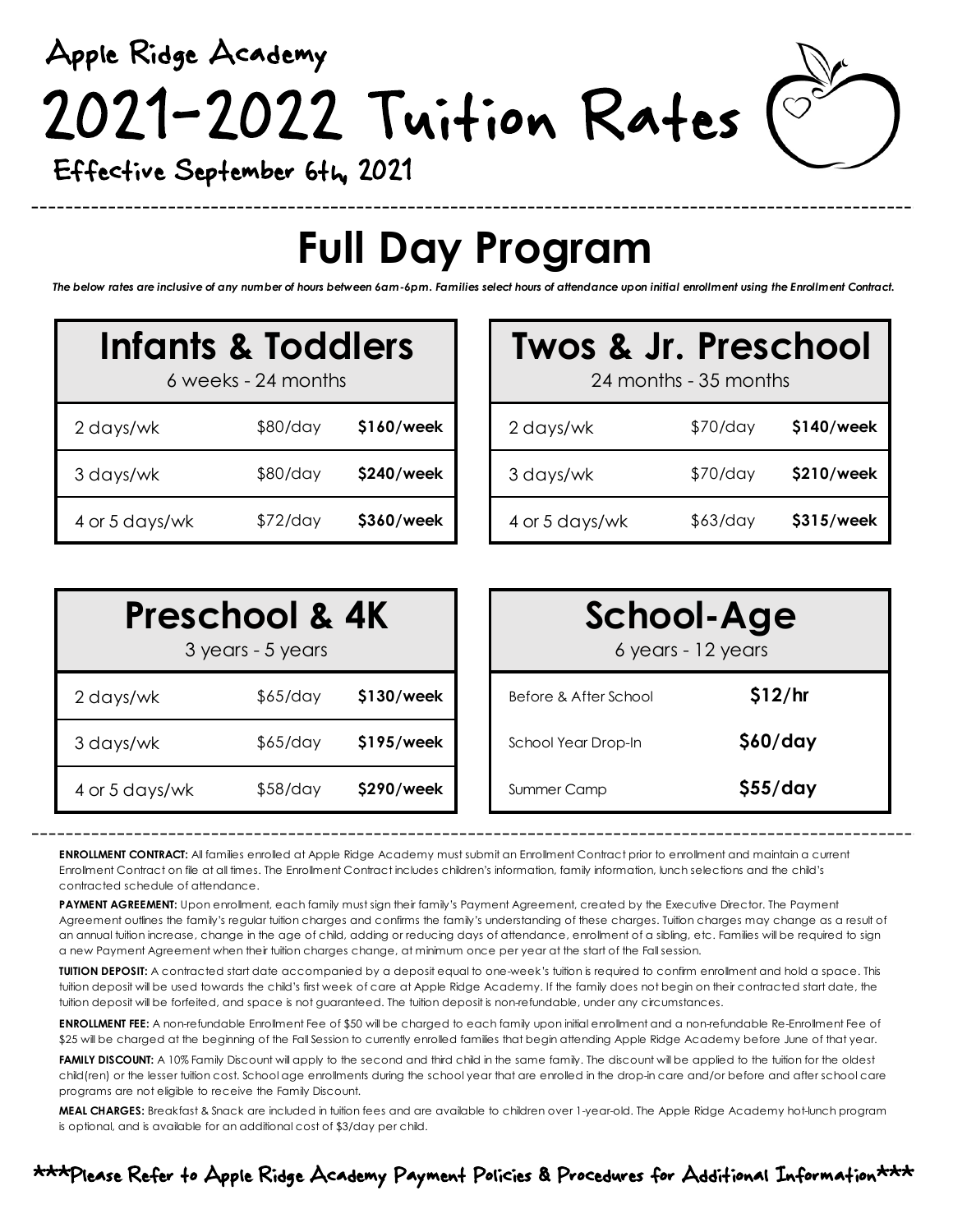### Apple Ridge Academy Full Day Program Payment Policies & Procedures Effective November 2021



**ENROLLMENT FEE:** A non-refundable Enrollment Fee of \$50 will be charged to each family upon initial enrollment and a nonrefundable Re-Enrollment Fee of \$25 will be charged at the beginning of the Fall Session to currently enrolled families that begin

attending Apple Ridge Academy before June of the same year.

FEE INCREASE: An annual fee increase will occur each year at the beginning of the Fall Session (late August, early September). Written notice of the tuition fee increase will be given to currently enrolled families well in advance.

**TUITION DEPOSIT:** A contracted start date accompanied by a deposit equal to one-week's tuition is required to confirm enrollment and hold a space. This tuition deposit will be used towards the child's first week of care at Apple Ridge Academy. If the family does not begin on their contracted start date, the tuition deposit will be forfeited, and space is not guaranteed. The tuition deposit is nonrefundable, under any circumstances.

**ENROLLMENT CONTRACT:** All families enrolled at Apple Ridge Academy must submit an Enrollment Contract prior to enrollment and maintain a current Enrollment Contract on file at all times. The Enrollment Contract includes children's information, family information, lunch selections and the child's contracted schedule of attendance. If at any time a child's schedule of attendance changes, a new Enrollment Contract must be submitted. Each enrolled family will complete a new Enrollment Contract (at minimum) once per year at the start of the Fall session.

PAYMENT AGREEMENT: Upon enrollment, each family must sign their family's Payment Agreement, created by the Executive Director. The Payment Agreement outlines the family's regular tuition charges and confirms the family's understanding of these charges. Tuition charges may change as a result of an annual tuition increase, change in the age of child, adding or reducing days of attendance, enrollment of a sibling, etc. Families will be required to sign a new Payment Agreement when their tuition charges change, at minimum once per year at the start of the Fall session.

**FAMILY DISCOUNT:** A 10% Family Discount will apply to the second and third child in the same family. The discount will be applied to the tuition for the oldest child(ren) or the lesser tuition cost. School age enrollments during the school year that are enrolled in the drop-in care and/or before and after school care programs are not eligible to receive the Family Discount.

**ENROLLING ADDITIONAL FAMILY MEMBERS:** To enroll a sibling or another child from the same family at Apple Ridge Academy for the future, an additional Enrollment Contract and one-week tuition deposit will be required to hold space. It is best to let us know as soon as possible (as soon as 9-12 months or more ahead of time) for the best chance at being able to enroll for the time frame that you are looking for. Enrollment in our infant and toddler classrooms, especially, fill very fast though space is limited in all of our classrooms. Availability is subject to a first come first serve basis, as determined by the Executive Director.

**LUNCH PROGRAM:** Breakfast and Snack are included in the tuition cost for all children over one-year-old. Lunch is available to children over one-year-old for an additional **\$3/day**. Families may enroll in the lunch program by contacting the Administrative Assistant and/or using the "Hot Lunch Sign Up" Form available to families. Families enrolled in the lunch program on an automatic, recurring basis may request credit for any lunches that their child does not have at Apple Ridge. It is the families' responsibility to request this credit by contacting the Administrative Assistant. No lunch credits will be issued after two weeks. If a parent does not provide a lunch for their child, Apple Ridge lunch will be given, and the family's account will be charged accordingly.

**KANGAROOTIME:** All payments will be processed using our Childcare Management Software called Kangarootime. All families are required to create a Kangarootime account upon enrollment. Parents will make tuition payments online and have the ability to setup automatic recurring payments as well. Parents will have access to their family's financial documents and account statements at any time using their Kangarootime account.

**INVOICES:** Tuition invoices will be sent weekly on Fridays for the following week of care (pre-pay). Families making manual payments should make their tuition payment from the invoice. Families enrolled in automatic payments can refer to their invoice to confirm the amount that will be automatically withdrawn for the following week. Families are responsible for reviewing their invoice for accuracy on Friday and should reach out to the Administrative Assistant if they see an error or believe that their invoice amount is incorrect PRIOR to autopay running on Monday.

**AUTOMATIC PAYMENTS:** Families are strongly encouraged to enroll in automatic weekly tuition payments through your Kangarootime account. Withdrawals will be processed on Monday each week for the current week of care. Again, families should ensure that they are reviewing their invoice for accuracy on Friday and reaching out to the Administrative Assistant prior to autopay running on Monday if they see any errors or discrepancies.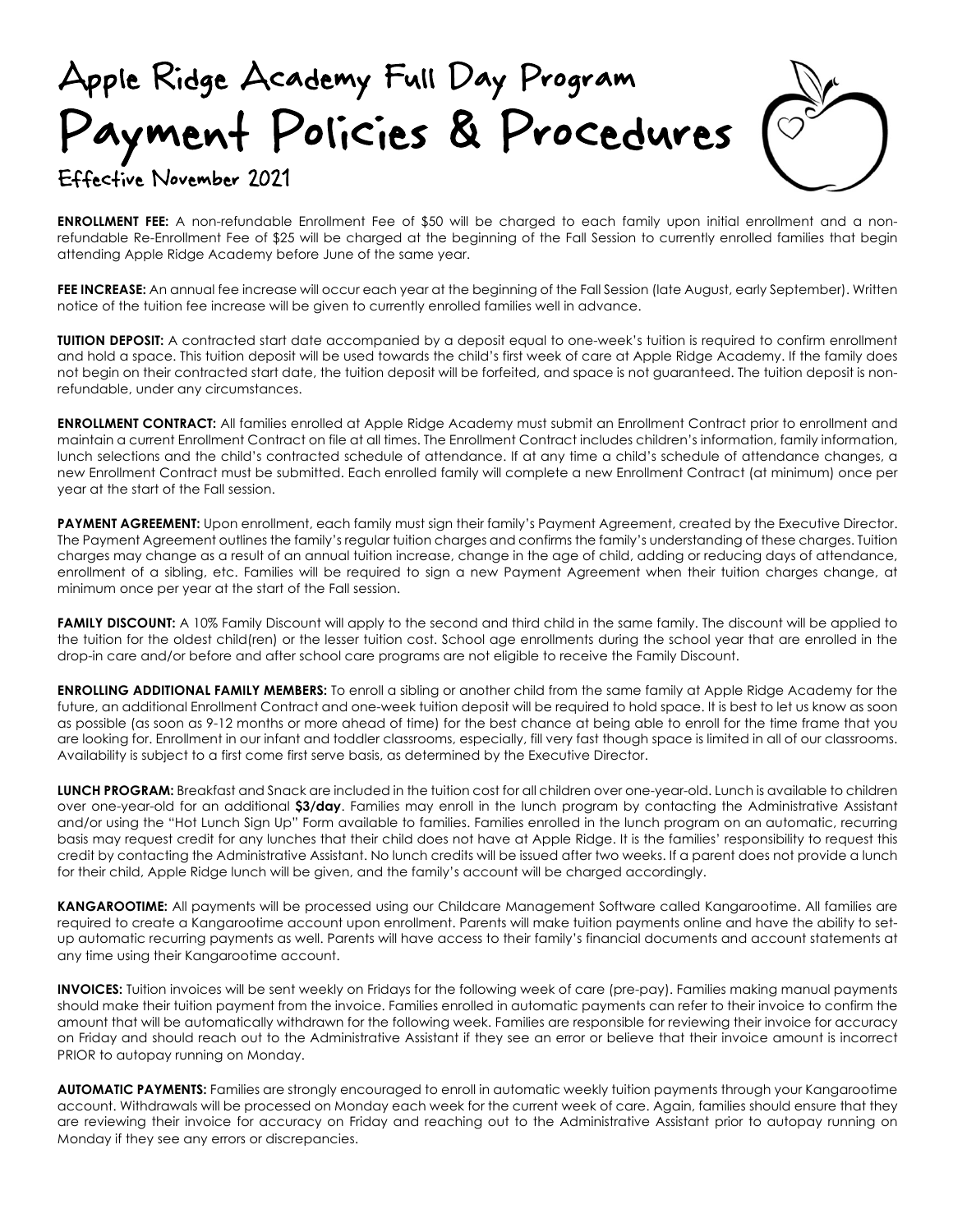**ACH PAYMENTS:** There will be no fee for families that choose to pay using the ACH option. We encourage families to use the ACH option for your family's tuition payments. If an ACH payment is returned / does not go through, a \$25 processing fee and/or a \$10 late fee will be applied to your family's account if an alternative payment is not received by the payment due date.

**CREDIT/DEBIT CARD PAYMENTS:** Payments made by debit or credit card will be accepted through Kangarootime. Payments made by debit or credit card will be subject to a 3% convenience fee. To avoid extra fees, we recommend using the ACH option rather than the debit or credit card option. A \$10 late fee will be applied to an account if a debit or credit card transaction is declined for any reason, unless payment is received in another form by 9am on Monday.

**PAYMENTS DUE / LATE FEES:** Tuition payments are due each week on Friday for the following week of care (pre-pay) for families making manual payments. Tuition payments not received online by 6am on Monday will be charged a late fee of \$10. For families enrolled in automatic payments, this does not apply. Accounts not paid in full after one week will result in discontinuation of services and will be subject to an additional two-week charge from the last day of attendance.

**REFUNDS**: Overpayments will be credited back to the family's account and applied to the family's next payment. Overpayments will be held as a credit on a family's account for one year. After one year, credit will be forfeited. *No monetary refunds will be issued for any reason, outside of Apple Ridge administrative billing errors or to support pandemic policies.*

**HOURS OF OPERATION:** Apple Ridge Academy is open year-round, Monday through Friday from 6am to 6pm, with the exception of the Holidays and Staff Development Days listed below.

**HOLIDAYS (CENTER CLOSED):** Apple Ridge Academy will be CLOSED in observance of the following Holidays: New Year's Day, Memorial Day, Fourth of July, Labor Day, Thanksgiving Day and the Friday after Thanksgiving, and Christmas Day. If the holiday falls on a Saturday, the center will be closed on the Friday before. If the holiday falls on a Sunday, the center will be closed on the Monday after. *These are paid holidays, and families must request and use their available DAYS OFF CREDIT if the holiday falls on one of their*  regularly scheduled days if they wish to receive credit for these days. If there are no Days Off Credits available, families are responsible for the full regular tuition payment that week.

**STAFF DEVELOPMENT DAYS (CENTER CLOSED):** Apple Ridge Academy will be CLOSED on Martin Luther King Jr. Day and the Friday before the start of the Summer Program in June (TBD Yearly) for bi-annual Staff Professional Development Days. *These are paid closure dates, and families must request and use their available DAYS OFF CREDIT if the day falls on one of their regularly scheduled days if they wish to receive credit for these days.* If there are no Days Off Credits available, families are responsible for the full regular tuition payment that week.

**DAYS OFF CREDITS:** Each child will accrue *three weeks of their minimum regular enrollment* to be used for Days Off Credit each year (i.e. 4 days if regular schedule is 4 days/week, 2 days if schedule is 2 days/week, etc.). One week will be earned on **January 1**, one week on **May 1**, and one week on **September 1**. Credits may be carried from one period to the next until December 31. *After December 31, any unused Days Off credit will be forfeited*. Days Off Credits may be applied to planned absences, unplanned absences, Staff Development Days and Holidays, but may not be applied to partial days. If during any period the available Days Off credits have depleted, the account will be charged for the child's regular enrollment. Requests for credit may be submitted prior to, or up to two weeks after the absence using the "Days Off Credit Request Form." After two weeks, credit will not be issued. Days Off Credits may not be applied to a date prior to the date they are earned. You may contact Administration for your current balance.

**SICK CHILD POLICY:** Tuition will be due as contracted if a child is absent as a result of symptoms defined in our "Sick Child Policy" and/or "Sick Child Policy Amendment: COVID-19 Pandemic." Families are welcome to use Days Off Credits for absences, if available (see "Days Off Credits" above).

**SUBSTITUTE / ADDITIONAL DAYS:** Please make every effort to have your child attend only on the days that they are enrolled and scheduled for. Substitute days and additional days cannot be guaranteed. Approval of substitute and/or additional days of attendance will be subject to the availability in the classroom and must be confirmed by the Director in advance of care. **Substitute days may only be used during the same week of care.** If a substitute day is not available during the same week of care, families are still responsible for their regular full week's tuition payment unless using a Days Off Credit (if any available). If adding an additional day, families' will be charged the per day rate listed on the Tuition Rates Schedule.

**BILLED UPON CHECK-IN PAYMENT PLAN:** The "billed upon check-in" payment plan is commonly used for 1) before and after school wrap around care, 2) "drop-in care" or 3) other unusual circumstances, as determined by the Director. A flat daily or hourly rate is automatically billed when your child is checked in on Kangarootime. There will be no additional lunch fees and/or family discounts added to drop-in tuition. Your invoice will then post to your account on Saturdays (as compared to Fridays) for the previous week of care (as compared to the following week of care) and payment is due by Monday of the following week. Auto-payments will process the week after for previously attended days. Absences must be pre-arranged with a minimum of one-week notice given or you will be subject to a daily tuition charge.

**ADDITIONAL FEES**: If a child is picked up *after 6:00 PM*, a Late Pick-Up Fee will be charged to your account: \$5 per child for 1-5 minutes, \$10 per child for 6-10 minutes, \$15 per child for 11-15 minutes, etc. Families are responsible for understanding that these fees will be automatically billed by our system. Additional fees may apply for field trips/ special activities in which advance notice will be given.

**SCHEDULE CHANGE:** Schedule changes must be discussed with and approved by the Executive Director prior to the change. Schedule changes cannot be guaranteed and are subject to current enrollment and availability in the program.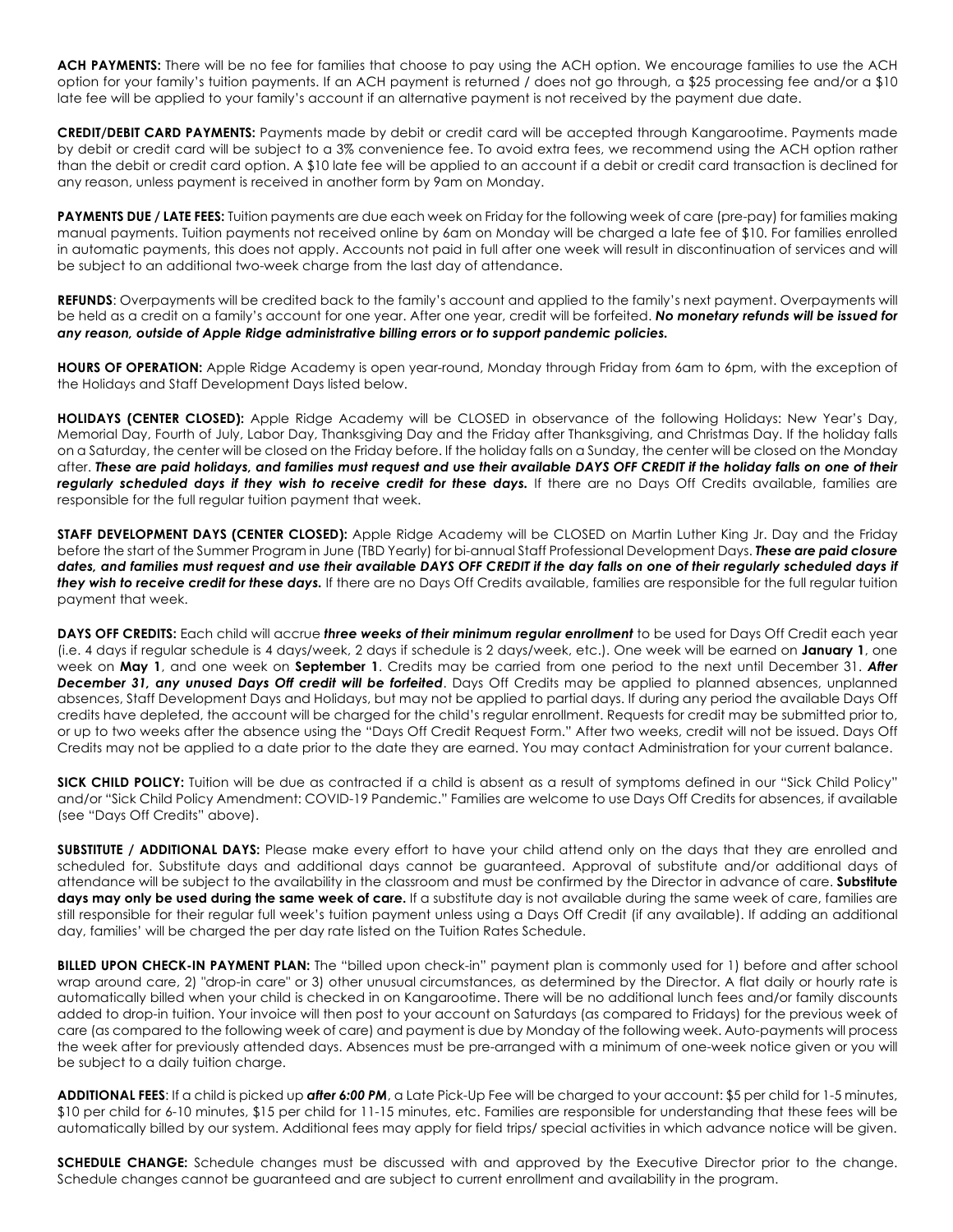**WITHDRAWAL NOTICE:** A two-week advance written notice of withdrawal must be received for all withdrawals. If no notice is given, accounts will be charged for two weeks from the child's last day attended. Upon withdrawal, any remaining Days Off Credits will be forfeited. Any overpayments will be held on the account for one year, should the family decide to re-enroll, but will not be refunded (please reference "*REFUNDS*" above).

**TEMPORARY WITHDRAWALS:** A two-week advance written notice of a temporary withdrawal may be utilized if a child will be absent for a minimum of one month (4 consecutive weeks) and a maximum of three months (12 consecutive weeks). A re-enrollment date must be given at the time of withdrawal. Families must begin within two weeks after the indicated re-enrollment date (but not to exceed 12 total weeks) or space is no longer guaranteed. Temporary withdrawals are limited to one summer session withdrawal and one 'other' temporary withdrawal. No more than two total temporary withdrawals may be used in a 12-month period. **Throughout the entirety of the temporary withdrawal period, families will be responsible for a weekly holding fee equal to 25% of their regular weekly tuition, up to a maximum of \$50/week.** Upon the final week of attendance prior to the temporary withdrawal, families will be responsible for a one-week tuition deposit, new Enrollment Contract and will forfeit any accrued Days Off Credits remaining on their account. Days Off Credits may not be used in the final week of attendance. Families will be subject to a \$25 re-enrollment fee upon their return. If proper written notice is not given, the account will be billed for two weeks from the child's last day of attendance and re-enrollment space will not be guaranteed.

**SUMMER SESSION WITHDRAWALS:** Families may choose to withdraw for the summer program and reserve a place for their child's return in the Fall without paying a weekly holding fee, given the following conditions: 1) the withdrawal must begin on the day after the New Berlin School District's Last Day of School (New Berlin Location) / Elmbrook School District's Last Day of School (Brookfield Location) which is Apple Ridge Academy's first day of the summer program *and* 2) the withdrawal must end on Labor Day. If a family needs care further into June and/or earlier in August, families may inquire with the Director about availability, but space will **not** be guaranteed. *Summer Withdrawal requests must be submitted by the final day of the corresponding school district's Spring Break in March/April.* Families utilizing the Summer Withdrawal option must submit a non-refundable one-week tuition deposit and a new Enrollment Contract at the time of withdrawal and will be subject to a \$25 re-enrollment fee upon their return in the Fall. Families utilizing the Summer Withdrawal option will NOT earn an allotment of Days Off Credits on May 1st. Days Off Credits will be limited to two weeks of their regular enrollment and will be earned upon their return in September and again on January 1st.

**JOB LOSS:** The two-week advance written notice of withdrawal will be waived if a child withdraws due to a parent's job loss. A written confirmation of job loss from the employer must accompany the withdrawal form. In the circumstance of job loss, space will be held for a maximum of one month (four weeks) with no deposit or holding fee. After four weeks, families must reach out to the Director to confirm a continuation of a "Temporary Withdrawal" with a weekly holding fee equal to 25% of their regular weekly tuition, up to a maximum of \$50/week. If families choose not to continue on a Temporary Withdrawal with a weekly holding fee, enrollment will be forfeited and the space will no longer be held. Temporary Withdrawals for job loss may not exceed 12 total weeks (four weeks with no holding fee and up to eight weeks with a weekly holding fee).

**WISCONSIN SHARES CHILD CARE SUBSIDY PROGRAM:** Apple Ridge Academy is a provider for the Wisconsin Shares Child Care Subsidy Program. Families in the program will receive their child care benefits on a MyWIChildCare debit card each month, on the first of the month. Parents must initiate payments each month online or via phone. After Apple Ridge has received the monthly payment from MyWIChildCare, the remaining "parent share" will be charged to the family's personal account. Apple Ridge Academy requires that all "parent shares" are paid using automatic payments. Parents are encouraged to initiate their shares card payments **before the**  fifth of each month to avoid the FULL tuition charges being withdrawn from the family's personal account on file. The Apple Ridge Provider # is **3000585353** and the Location # is **001 (New Berlin), 002 (Brookfield) and 003 (Inspire).**

**EMERGENCY CLOSURE POLICY (Severe Weather and/or Building Emergencies):** In the event that the center closes due to severe weather or an issue with plumbing/heating/cooling/etc, tuition will be due as contracted. After *two closings during a calendar year*, credit will be given to all children regularly enrolled on the day(s) of emergency closure(s). Closings will be announced via Kangarootime messaging prior to 6:00 AM. Text messaging will also be utilized; families should ensure that their cell phone numbers are correct in their Kangarootime profile.

**TERMINATION OF SERVICES:** Apple Ridge Academy holds the right to terminate services / enrollment of a child at any time for any of the following reasons: 1) failure to pay tuition in full by due date each week, 2) child struggling to adjust to our group care setting / programming, 3) child requiring needs that cannot be met by the program, 4) repeated lateness in picking up a child at the close of the center, 5) failure to provide updated forms and paperwork, and 6) frequent and continued disruptive and/or aggressive behavior of a child. Families will be notified of termination in writing.

**QUARANTINE FOR EXPOSURES AT APPLE RIDGE:** In the event that there is an exposure to COVID-19 at the center, Apple Ridge will follow required quarantine protocol as instructed by the Health Department. Children that are *required* to quarantine due to an exposure at Apple Ridge will not be charged tuition for the duration of the required quarantine period. After that, tuition will be due as normal. Please refer to the COVID-19 Policies for further clarification of required quarantine periods. Families of children that are *not required* to quarantine, but that choose to do so at their own preference will still be responsible for their full tuition amounts to maintain their current enrollment but may choose to use Days Off Credit (if available).

**QUARANTINE FOR EXPOSURES NOT AT APPLE RIDGE:** If a child has been a first relation contact with someone who has tested positive for COVID-19, the child must be quarantined and may not attend childcare for the duration of the required quarantine period. Please refer to the COVID-19 Policies for further clarification of required quarantine periods. Tuition will be due as contracted during the quarantine period, but families may choose to use Days Off Credit (if available).

*\*Any disputes on policy interpretation will be at the final discretion of the Owner, Tammy Imme and/or Executive Director, Ashley Imme.*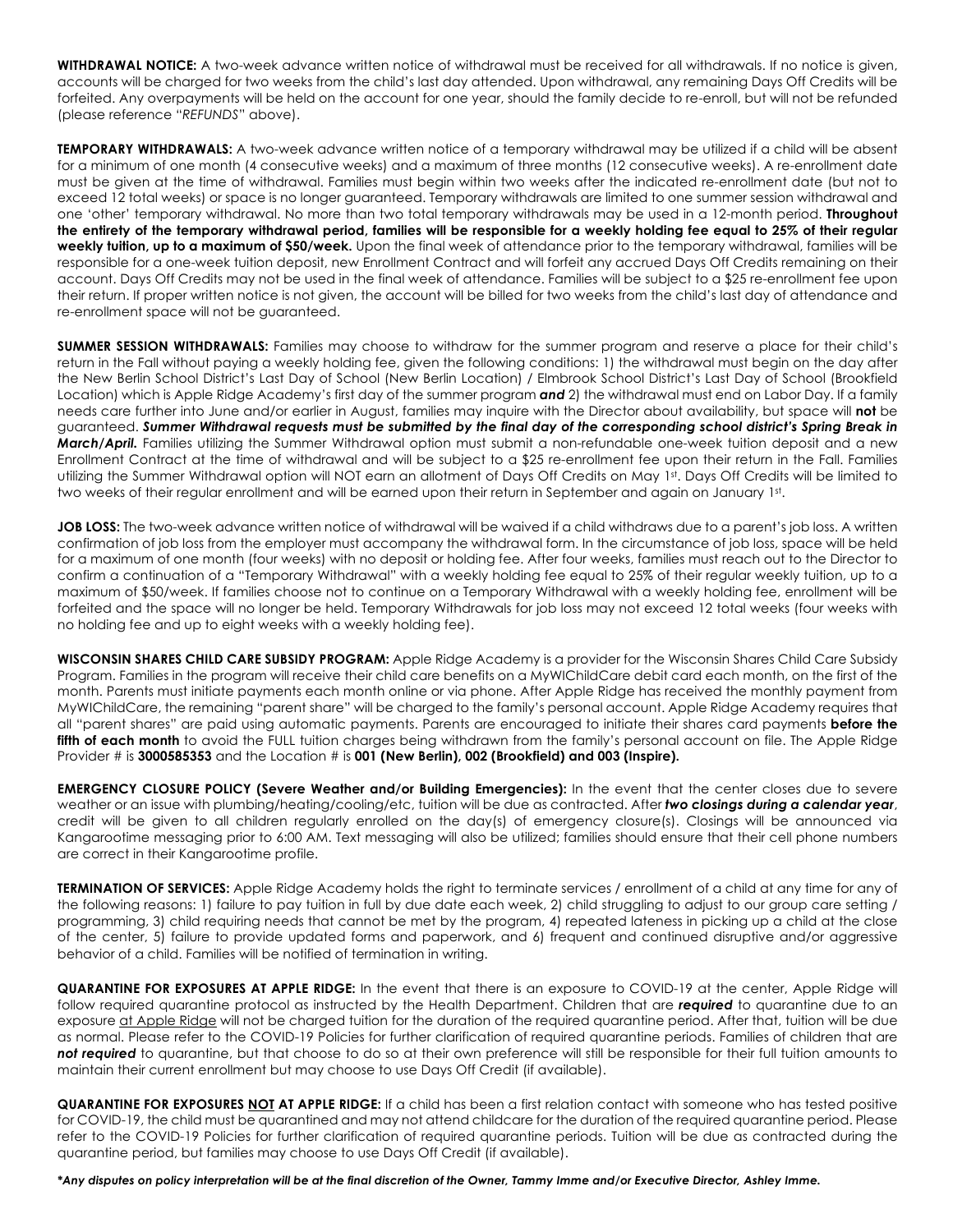### Apple Ridge Academy School Age Program (6ys-12yrs old) Payment Policies & Procedures Effective September 2021



#### **ENROLLMENT FEE:** A non-refundable Enrollment Fee of \$50 will be charged to each family upon initial enrollment. School age families returning after a period of absence will be charged a non-refundable \$25 re-enrollment fee each time they are returning to our program. Families with school age children continuing through our program without a leave of absence will be charged the non-refundable \$25 re-enrollment fee each year at the beginning of the Fall session.

**TUITION DEPOSIT:** A contracted start date accompanied by a deposit equal to one-week's tuition is required to confirm enrollment and hold a space. This tuition deposit will be used towards the child's first week of care at Apple Ridge Academy. If the family does not begin on their contracted start date, the tuition deposit will be forfeited, and space is not guaranteed. The tuition deposit is non-refundable, under any circumstances.

**FEE INCREASE:** An annual fee increase will occur each year at the beginning of the Fall Session (late August, early September). Written notice of the tuition fee increase will be given to currently enrolled families well in advance.

**FAMILY DISCOUNT:** Family discounts for school age children will not apply during the school year. A 10% Family Discount will apply to the second and third child in the same family for the duration of the Summer Program only. The discount will be applied to the tuition for the oldest child(ren) or the lesser tuition cost.

**SCHEDULES/ENROLLMENT:** Families are responsible for the fees associated with the days of attendance submitted on their Enrollment Contract at the time of enrollment. In any given week, if a child will be attending less days than listed on their Enrollment Contract, *schedule must be submitted no later than noon on Wednesday of the week prior to care*. If schedule is submitted by this time, families will be given credit for the day(s) that their school age child will not attend. If a child misses a scheduled day of care, families are still responsible for the full tuition payment for that week.

**DAYS OFF CREDIT:** To receive credit for a planned absence or vacation, families must notify administration *by noon on Wednesday prior to the week of care*. After noon on Wednesday prior to the week of care, no credit will be given for the previously planned days of attendance and families are responsible for the full tuition payment for that week, regardless of actual attendance.

**SUBSTITUTE / ADDITIONAL DAYS:** Please make every effort to have your child attend only on the days that they are enrolled and scheduled for. Substitute days and additional days cannot be guaranteed. Approval of substitute and/or additional days of attendance will be subject to the availability in the classroom and must be confirmed by the Director in advance of care. **Substitute days may only be used during the same week of care.** If a substitute day is not available during the same week of care, families are still responsible for their regular week's tuition payment unless notifying administration about an expected absence by noon on Wednesday of the week prior to care.

**DROP-IN DAYS:** *Drop-in days cannot be guaranteed*, regardless of enrollment status in the drop-in program. Families interested in drop-in days should reach out to the Director with plenty of advance notice to inquire about potential availability for drop-in care. If space is available, families will be charged a daily drop-in rate. If a child misses a requested scheduled drop-in day of care, families are still responsible for the tuition fees associated with that day.

**SCHEDULE CHANGE:** Schedule changes must be discussed with and approved by the Executive Director prior to the change. Schedule changes cannot be guaranteed and are subject to current enrollment and availability.

**RE-ENROLLMENT:** It is common for school age children to attend "summer only," "school year only," or for enrollment to vary throughout the course of the year. If at any time, a child does not attend for two consecutive weeks and/or a family withdraws their school age child from our care, re-enrollment will not be guaranteed / space will not be saved. Families can secure future enrollment by submitting a one-week deposit and \$25 re-enrollment fee along with their return date, but availability must be confirmed by the Executive Director prior to re-enrollment.

**KANGAROOTIME:** All payments will be processed using our Childcare Management Software called Kangarootime. All families are required to create a Kangarootime account upon enrollment. Parents will make tuition payments online and have the ability to set-up automatic recurring payments as well. Parents will have access to their family's financial documents and account statements at any time using their Kangarootime account.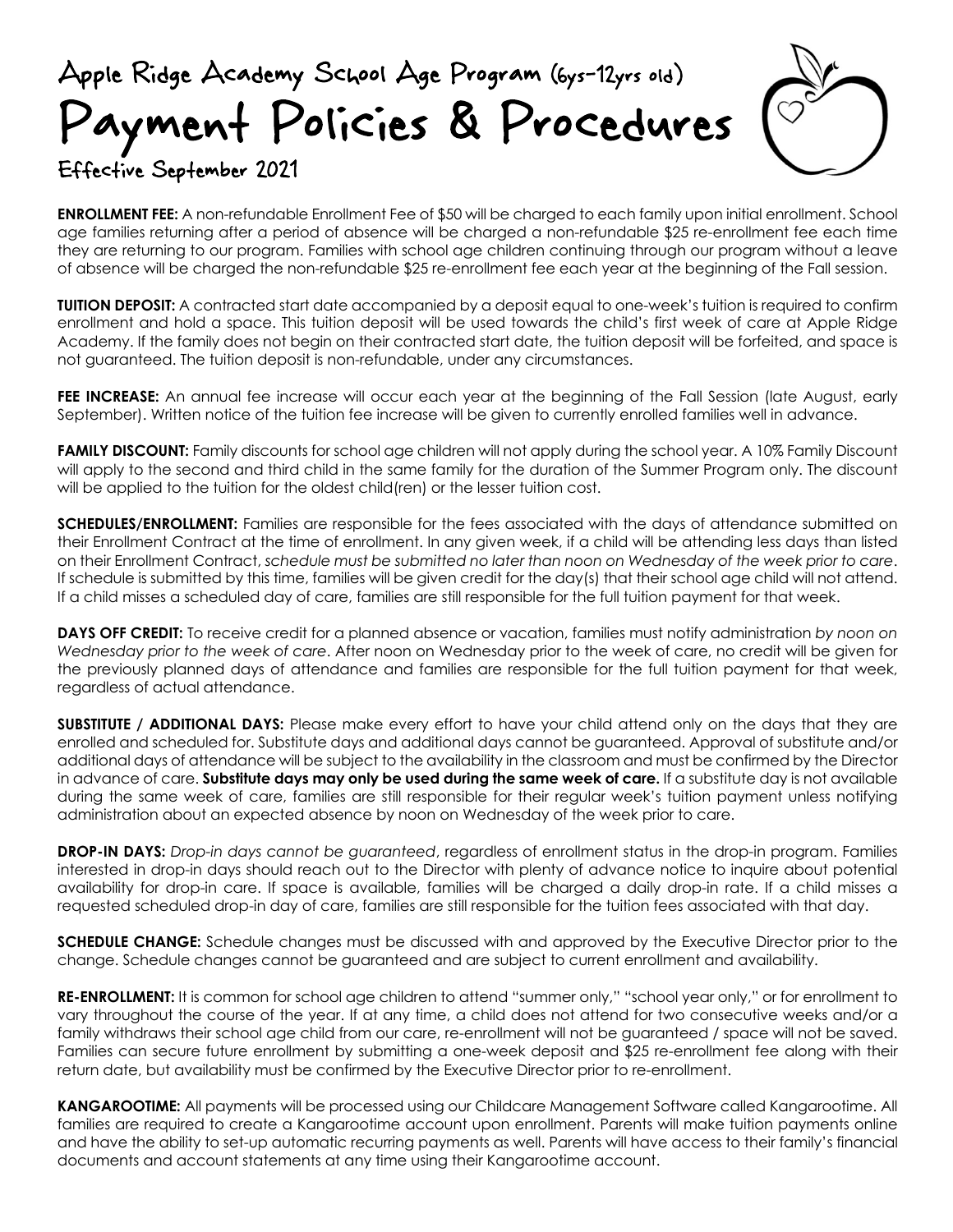**INVOICES (SUMMER CARE):** Tuition invoices will be sent weekly on Fridays for the following week of care (pre-pay). Families making manual payments should make their tuition payment from the invoice. Families enrolled in automatic payments can refer to their invoice to confirm the amount that will be automatically withdrawn for the following week. Families are responsible for reviewing their invoice for accuracy on Friday and should reach out to the Administrative Assistant if they see an error or believe that their invoice amount is incorrect PRIOR to autopay running on Monday.

**BILLED UPON CHECK-IN PAYMENT PLAN (BEFORE & AFTER SCHOOL CARE / DROP-IN CARE):** A flat daily or hourly rate is automatically billed when your child is checked in on Kangarootime. There will be no additional lunch fees and/or family discounts added to drop-in tuition. Your invoice will then post to your account on Saturdays (as compared to Fridays) for the previous week of care (as compared to the following week of care) and payment is due by Monday of the following week. Auto-payments will process the week after for previously attended days.

**AUTOMATIC PAYMENTS:** Families are strongly encouraged to enroll in automatic weekly tuition payments through your Kangarootime account. Withdrawals will be processed on Monday each week for the current week of care. Again, families should ensure that they are reviewing their invoice for accuracy on Friday and reaching out to the Administrative Assistant prior to autopay running on Monday if they see any errors or discrepancies.

**ACH PAYMENTS:** There will be no fee for families that choose to pay using the ACH option. We encourage families to use the ACH option for your family's tuition payments. If an ACH payment is returned / does not go through, a \$25 processing fee and/or a \$10 late fee will be applied to your family's account if an alternative payment is not received by the payment due date.

**CREDIT/DEBIT CARD PAYMENTS:** Payments made by debit or credit card will be accepted through Kangarootime. Payments made by debit or credit card will be subject to a 3% convenience fee. To avoid extra fees, we recommend using the ACH option rather than the debit or credit card option. A \$10 late fee will be applied to an account if a debit or credit card transaction is declined for any reason, unless payment is received in another form by 9am on Monday.

**PAYMENTS DUE / LATE FEES:** Tuition payments are due each week on Friday for the following week of care (pre-pay) for families making manual payments. Tuition payments not received online by 6am on Monday will be charged a late fee of \$10. For families enrolled in automatic payments, this does not apply. Accounts not paid in full after one week will result in discontinuation of services and will be subject to an additional two-week charge from the last day of attendance.

**HOLIDAYS:** Apple Ridge Academy will be CLOSED in observance of the following Holidays: New Year's Day, Memorial Day, Fourth of July, Labor Day, Thanksgiving Day and the Friday after Thanksgiving, and Christmas Day. If the holiday falls on a Saturday, the center will be closed on the Friday before. If the holiday falls on a Sunday, the center will be closed on the Monday after. School age children will not be charged tuition for these days.

**STAFF DEVELOPMENT DAYS (CENTER CLOSED):** Apple Ridge Academy will be CLOSED on Martin Luther King Jr. Day and the Friday before the start of the Summer Program in June (TBD Yearly) for bi-annual Staff Professional Development Days. *These are paid closure dates, and families must request and use their available DAYS OFF CREDIT if the day falls on one of their regularly scheduled days if they wish to receive credit for these days.* If there are no Days Off Credits available, families are responsible for the full regular tuition payment that week.

**SICK CHILD POLICY:** Tuition will be due as contracted if a child is absent as a result of symptoms defined in our "Sick Child Policy" and/or "Sick Child Policy Amendment: COVID-19 Pandemic."

**ADDITIONAL FEES**: If a child is picked up *after 6:00 PM*, a Late Pick-Up Fee will be charged to your account: \$5 per child for 1-5 minutes, \$10 per child for 6-10 minutes, \$15 per child for 11-15 minutes, etc. Families are responsible for understanding that these fees will be automatically billed by our system. Additional fees may apply for field trips/ special activities in which advance notice will be given.

**LUNCH PROGRAM:** Breakfast and Snack are included in the tuition cost for all school age children. Lunch is also included for the drop-in care program. For the Summer Program, lunch is available to for an additional **\$3/day**. Families may enroll in the summer lunch program by contacting Administration and/or using the "Hot Lunch Sign Up" Form available to families. Families enrolled in the lunch program on an automatic, recurring basis may request credit for any lunches that their child does not have at Apple Ridge. It is the families' responsibility to request this credit by contacting the Administrative Assistant. No lunch credits will be issued after two weeks. If a parent does not provide a lunch for their child, Apple Ridge lunch will be given, and the family's account will be charged accordingly.